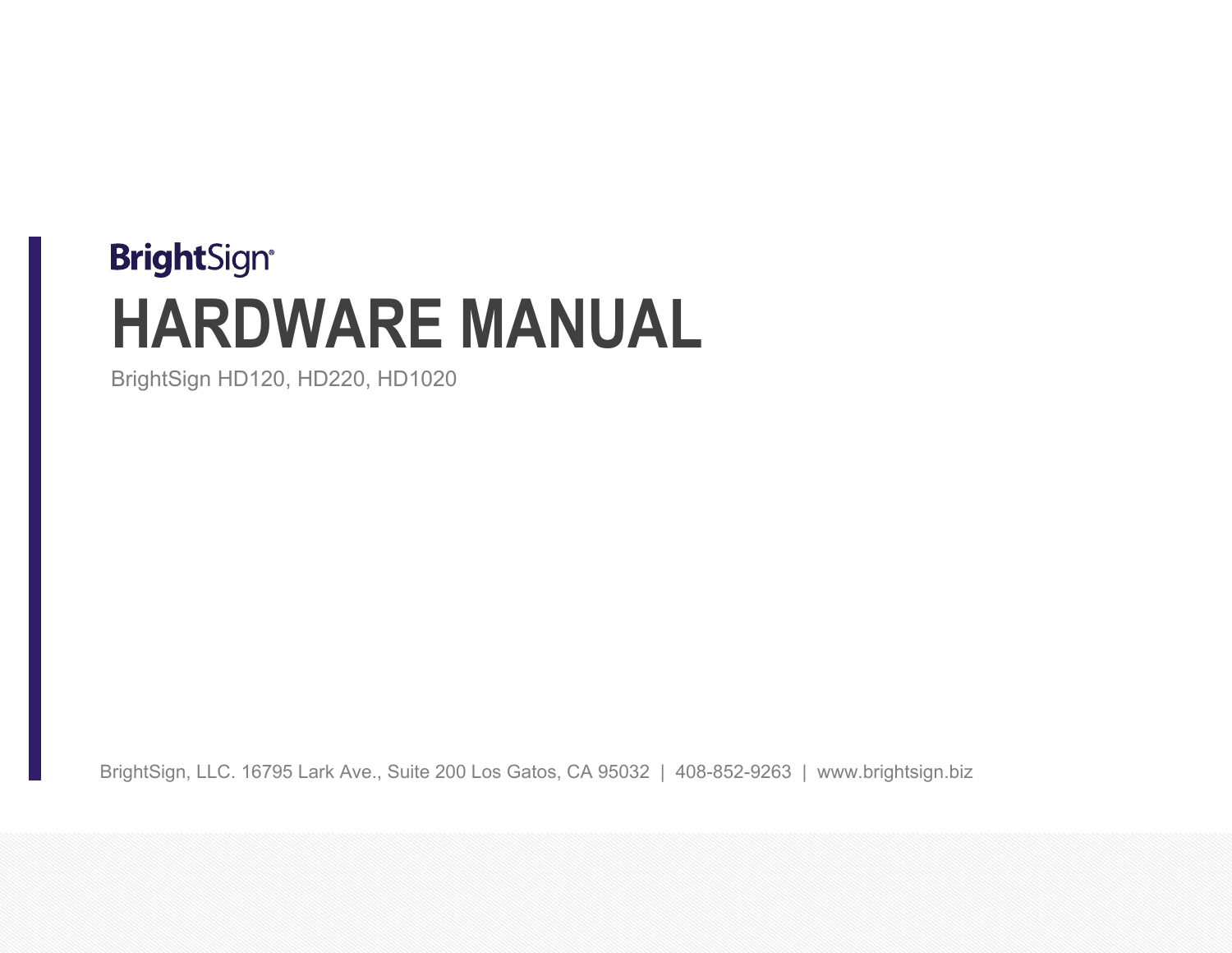# **TABLE OF CONTENTS**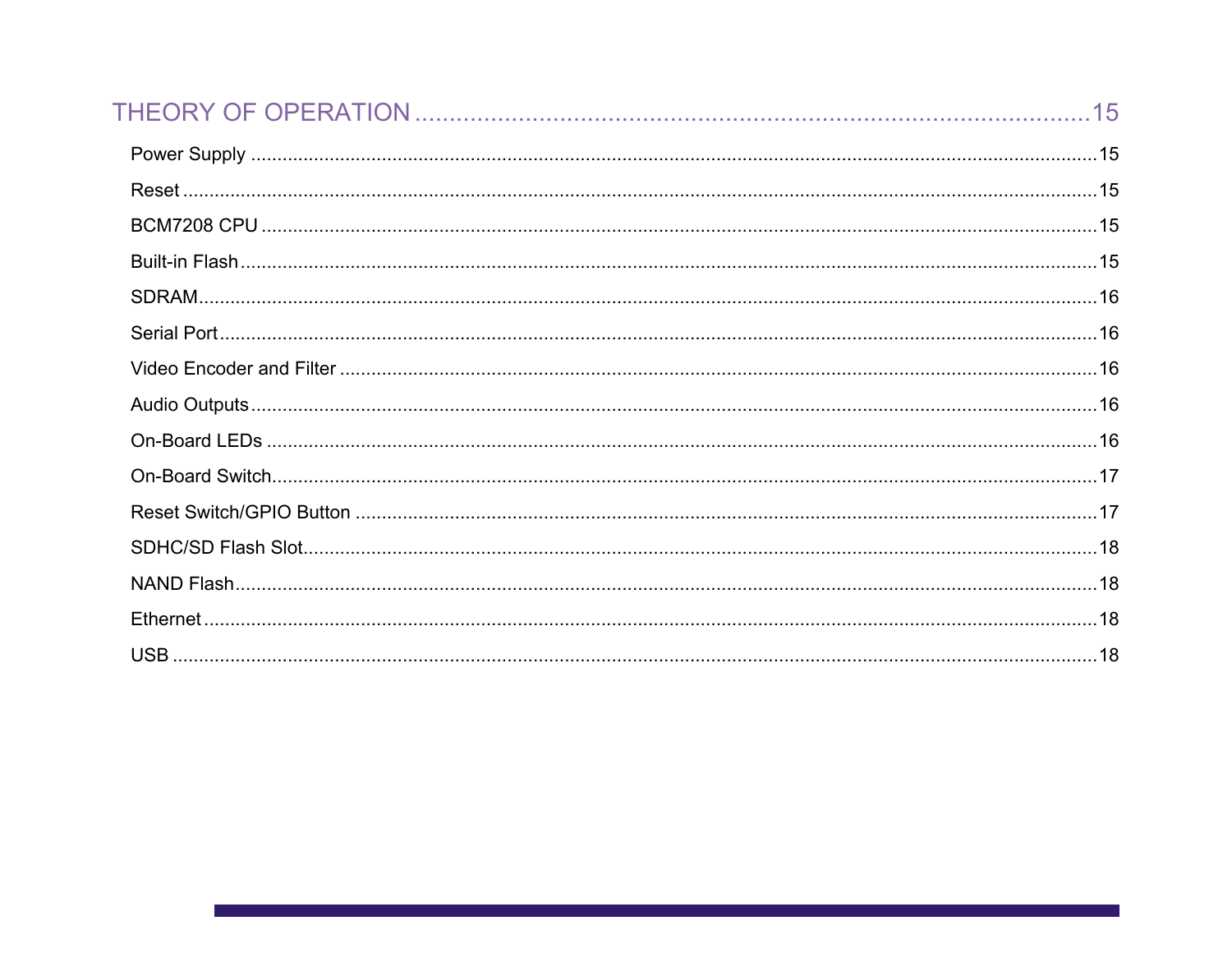# <span id="page-3-0"></span>**OVERVIEW**

The BrightSign HD120, HD220, and HD1020 players can be used to drive a variety of HDTV and computer monitors for digital sign and kiosk applications. In addition to driving a video display, these players have many different built-in interfaces that allow them to be controlled.

This reference manual specifies the hardware interfaces on the BrightSign HD120, HD220, and HD1020. This manual does not describe any software functions.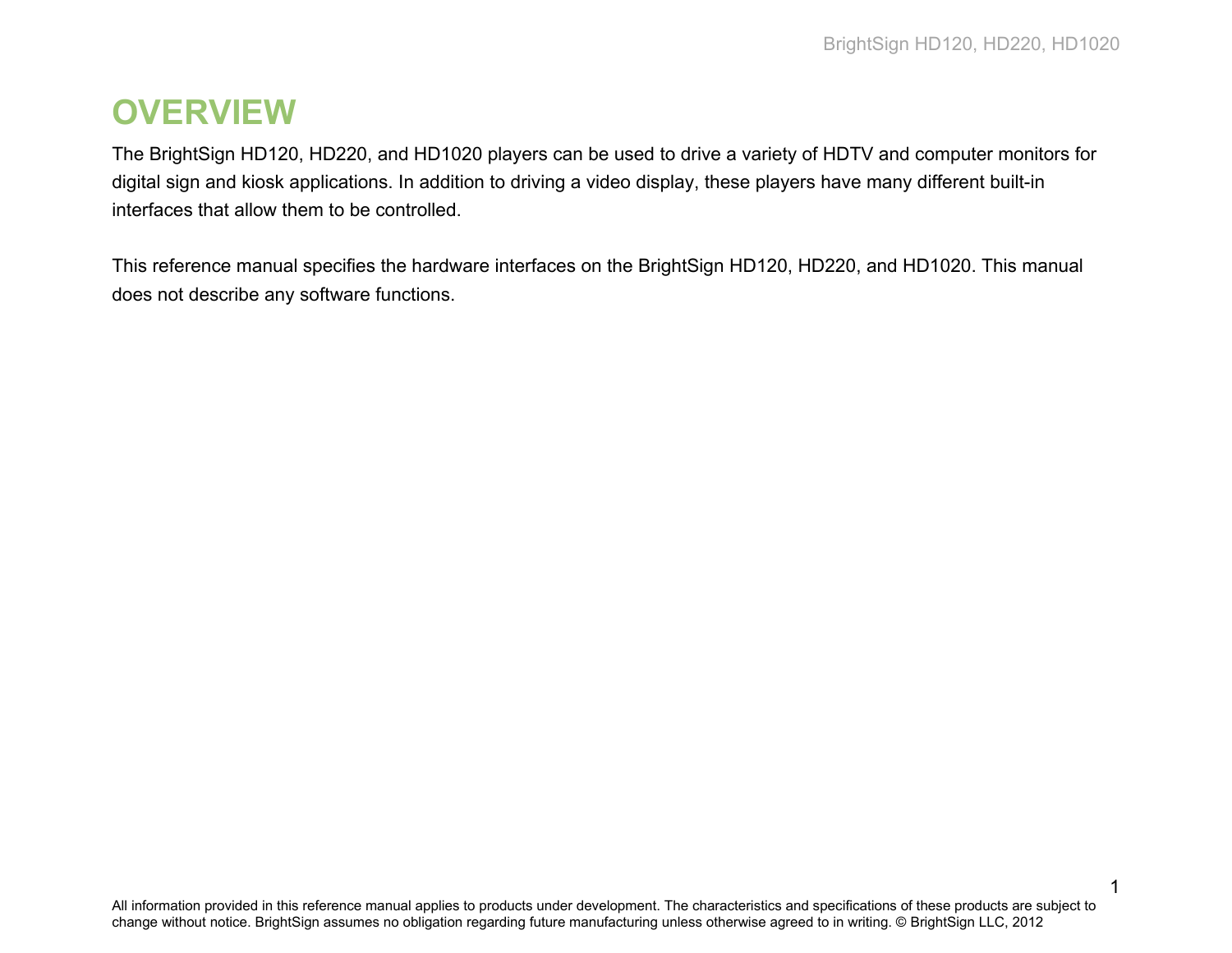# <span id="page-4-0"></span>**Block Diagram**



All information provided in this reference manual applies to products under development. The characteristics and specifications of these products are subject to change without notice. BrightSign assumes no obligation regarding future manufacturing unless otherwise agreed to in writing. © BrightSign LLC, 2012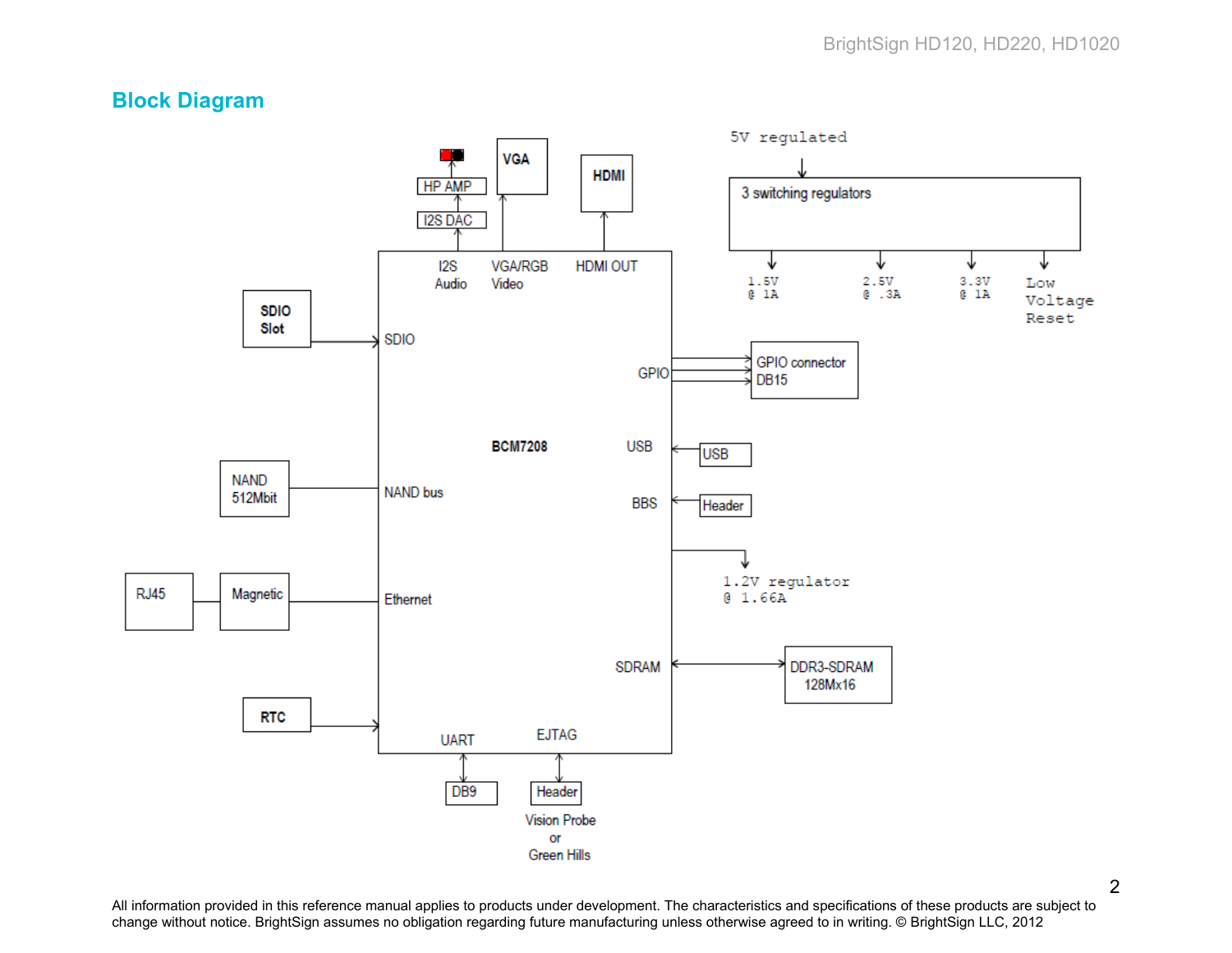3

# <span id="page-5-0"></span>**Ports**

## <span id="page-5-1"></span>**HD120**

### **Front**

• DA15 female for GPIO, IR in/out, and 3.3 V power

# **Left**

- GPIO button
- Stereo 3.5mm mini plug for audio output

# **Right**

- SD/SDHC flash card slot
- Red status/error LED
- Yellow update LED
- Green power LED
- Green flash activity LED

#### **Back**

- Reset button
- DE15 VGA video connector
- HDMI connector
- Power plug for 5 V power input at 3 A

#### <span id="page-5-2"></span>**HD220**

#### **Left**

- GPIO button
- Stereo 3.5mm mini plug for audio output

# **Right**

- SD/SDHC flash card slot
- Red status/error LED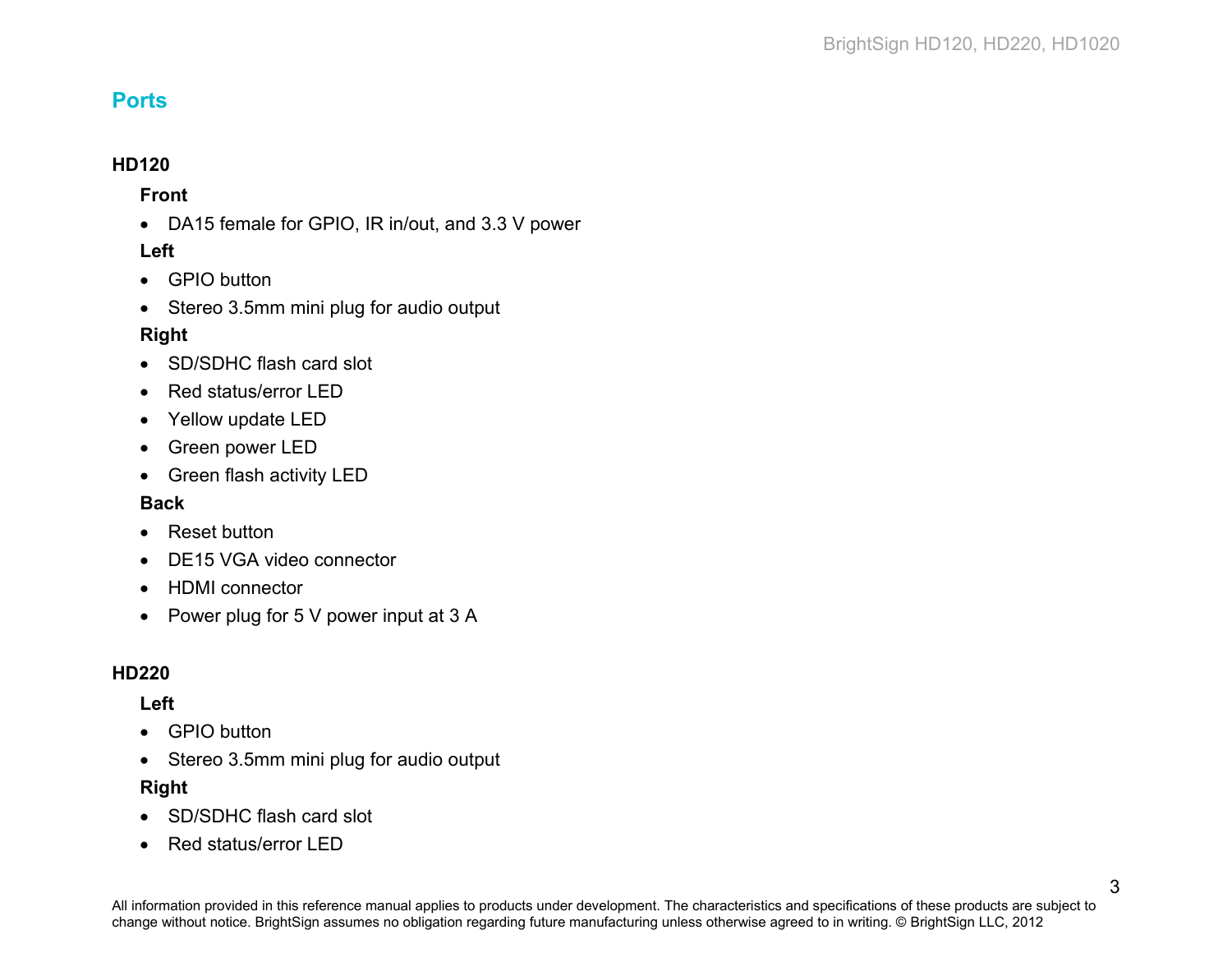4

- Yellow update LED
- Green power LED
- Green flash activity LED

### **Back**

- Reset button
- 10/100 Ethernet jack
- DE15 VGA video connector
- HDMI connector
- Power plug for 5 V power input at 3 A

#### <span id="page-6-0"></span>**HD1020**

## **Front**

- DE9 male RS-232
- DA15 female for GPIO, IR in/out, and 3.3 V power

# **Left**

- GPIO button
- USB connector
- Stereo 3.5mm mini plug for audio output

# **Right**

- SD/SDHC flash card slot
- Red status/error LED
- Yellow update LED
- Green power LED
- Green flash activity LED

#### **Back**

- Reset button
- DE15 VGA video connector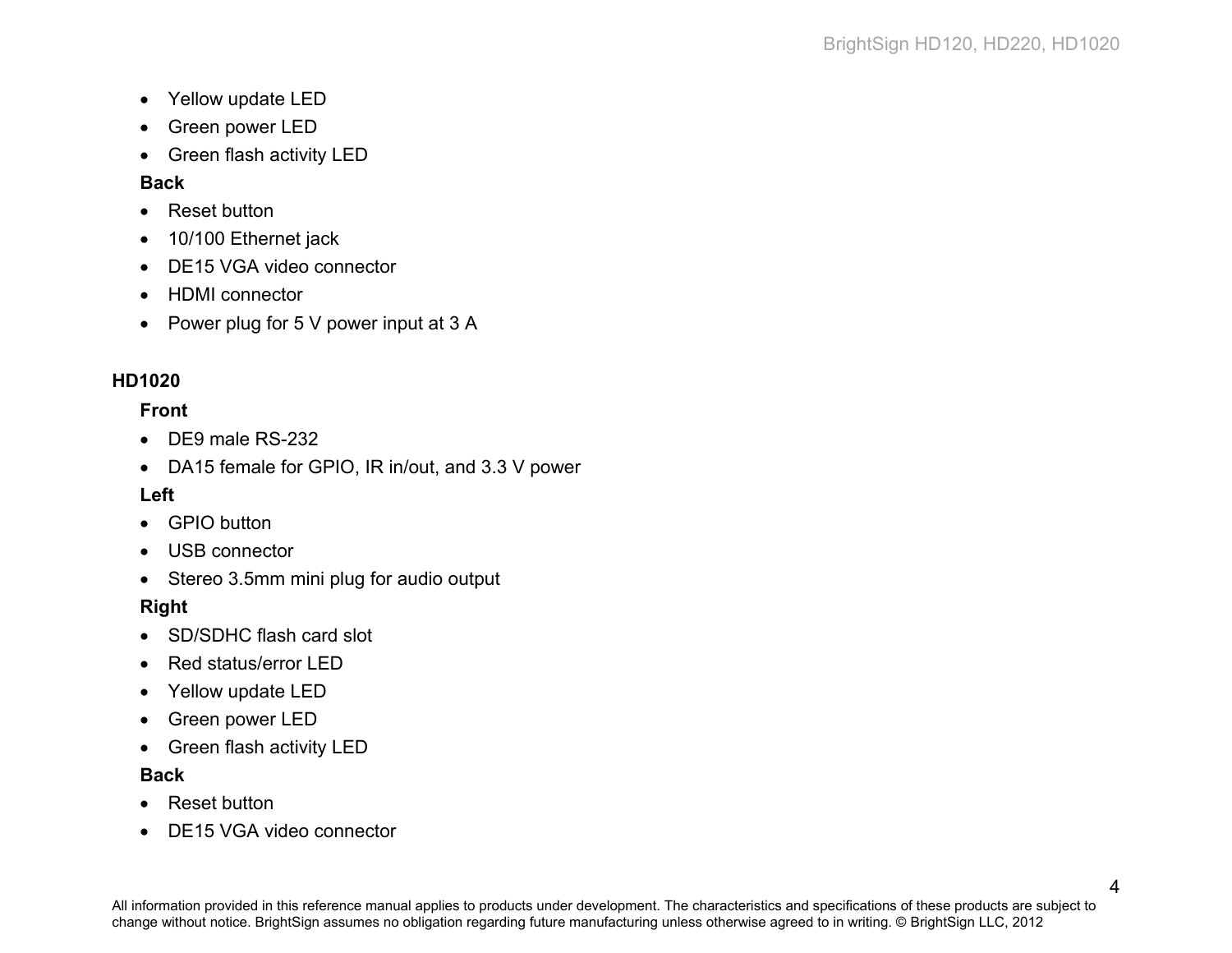- HDMI connector
- Power plug for 5 V power input at 3 A

# <span id="page-7-0"></span>**Power Connector**

The power connector on this board is rated for 5 V at 3 A. The plug for the connector is a standard, center-positive 5.5mm plug with a 1.65mm center pin hole.

# <span id="page-7-1"></span>**DE9 RS-232 Connector**

The RS-232 connector is a male DE9. Like PCs, the BrightSign HD series of players are DTE devices. The input to the chip accepts a range between +30V and -30V, so it is compatible with standard +12V and -12V signaling. The output from the chip is rated at a typical +7V and -7V, which exceeds the voltage required by the RS-232 specification.

The baud rate is 115,200, with no parity, 8 data bits, and 1 stop bit. There is no hardware or software flow control. The maximum cable length is 50 meters, and the total cable capacitance is 2500pF.

**Note**: *A lower capacitance cable allows you to use cable lengths beyond 50 meters.*

The following diagram illustrates the behavior of the TX and RX signal:



The following table illustrates the pinout of the DE9 on the HD series of players: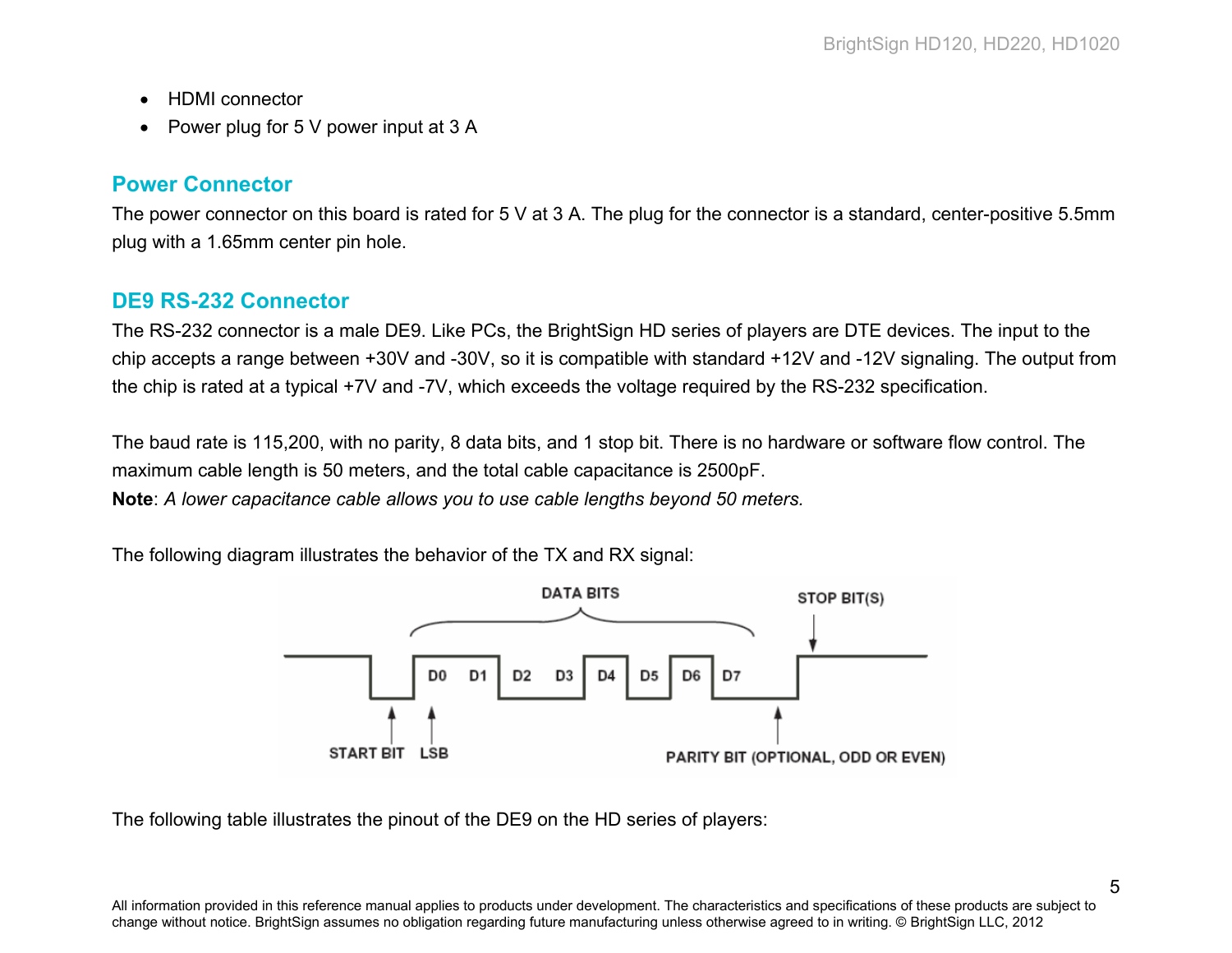| pin | <b>Description</b>                                         | pin            | <b>Description</b>           |
|-----|------------------------------------------------------------|----------------|------------------------------|
|     | <b>NC</b>                                                  | $\overline{2}$ | Receive data into the player |
| 3   | Available 5V@500mA<br>Transmit data out of the player<br>4 |                |                              |
| 5   | <b>NC</b><br>6<br>Ground                                   |                |                              |
|     | Optional TX 2nd channel                                    | 8              | Optional RX 2nd channel      |
|     | <b>NC</b>                                                  | --             | --                           |

# <span id="page-8-0"></span>**DA15 Switch/LED Connector**

The switch/led connector is a DA15 female. This connector is used to allow the player to control external LEDs or other devices requiring 24 mA of current or less.

Connect the LED outputs to the LED ANODE and connect the LED CATHODE to the ground. If you want to connect another device, then the output is capable of sourcing or sinking up to 3.3 V at 24 mA, but there is a series resistor of 100 Ohms in each line.

The connector also allows the connecting of external contact closures to the ground. In order to connect a switch, connect one side of the switch to the switch input, and connect the other side to one of the ground pins on the DA15 connector. The connector can also supply 3.3 V at up to 500 mA to an external device. The 3.3 V output is polyfuse-protected and can source up to 500 mA.

If one BrightSign player is driving the inputs on another BrightSign player, then you can drive at most three inputs from one output. The following calculations explain this limitation:

**Note**: *The GPIO outputs have 100 Ohm series resistors; the GPIO inputs have 1K pullup resistors to 3.3 V; and the input threshold on the 541 chips is 2 V high and .8 V low. The high voltage is not a problem, but the low voltage can be if there are too many inputs connected to one output.*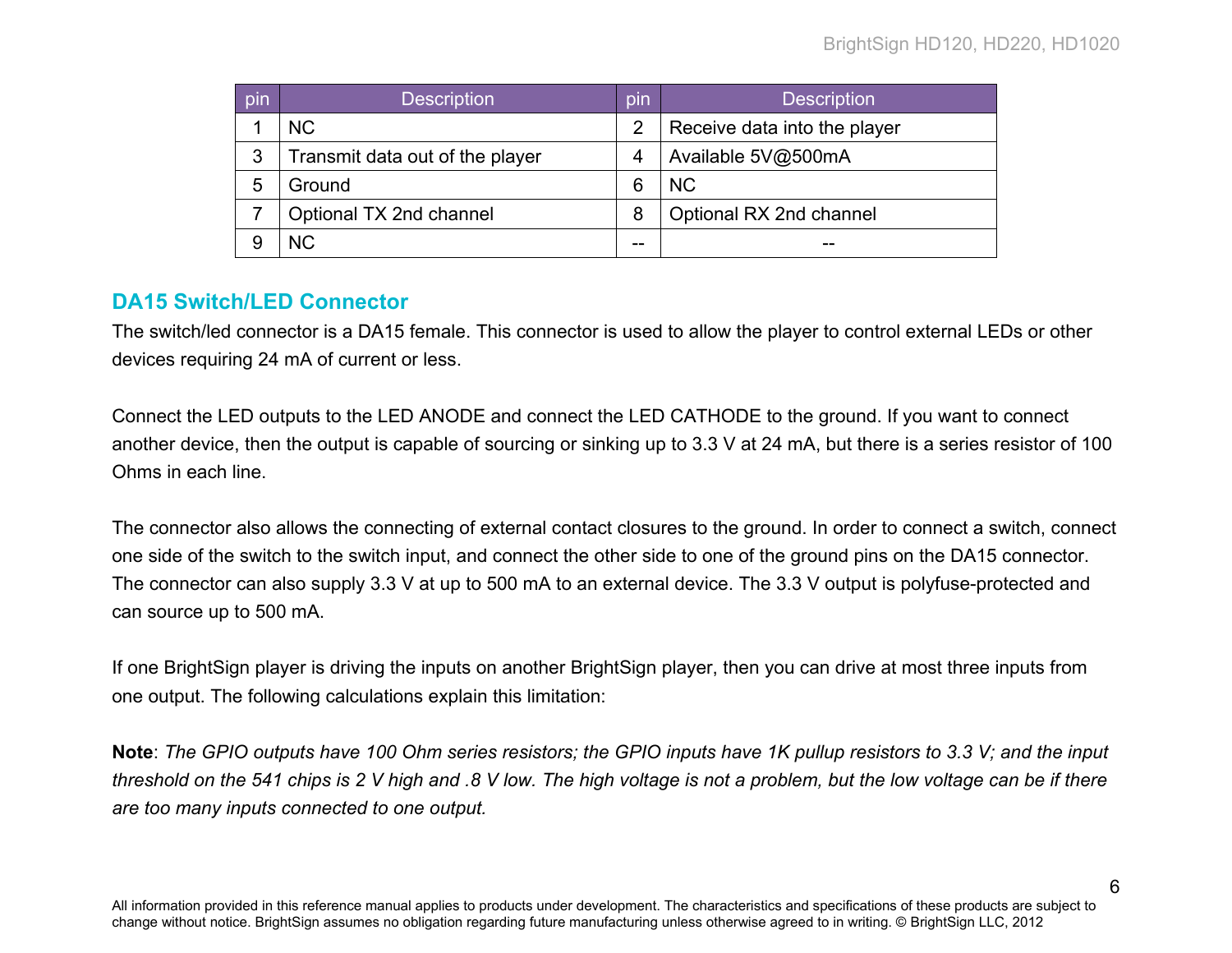| 1 out driving 1 in | $V=3.3*100/(100+1,000)=0.3$                            |
|--------------------|--------------------------------------------------------|
| 1 out driving 2 in | $V=3.3*100/(100+500)=0.55$                             |
| 1 out driving 3 in | $V=3.3*100/(100+333.3)=0.76$                           |
| 1 out driving 4 in | V=3.3*100/(100+250)=.94 (This is too high, so 1 output |
|                    | driving 3 inputs is the maximum)                       |

The following table illustrates the pinout of the DA15 on the HD series of players:

| pin               | <b>Description</b>           | pin            | <b>Description</b>    |  |
|-------------------|------------------------------|----------------|-----------------------|--|
|                   | IR blaster input             | $\overline{2}$ | Ground                |  |
| 3<br>Button 6 I/O |                              | 4              | Button 5 I/O          |  |
| 5<br>Button 3 I/O |                              | 6              | Ground                |  |
| 7                 | Button 1 I/O                 |                | +3.3V output at 500mA |  |
| 9<br>Ground       |                              | 10             | Button 7 I/O          |  |
| 11                | Ground                       | 12             | Button 4 I/O          |  |
| 13                | Button 2 I/O<br>14<br>Ground |                |                       |  |
| 15                | Button 0 I/O                 | --             |                       |  |

Here is the DA15 female as viewed from the front of the BrightSign HD120 and HD1020:



A button/LED/IR board can be used to demonstrate the GPIO and IR functions on a BrightSign player. This board is built by a third-party manufacturer and can be purchased upon request.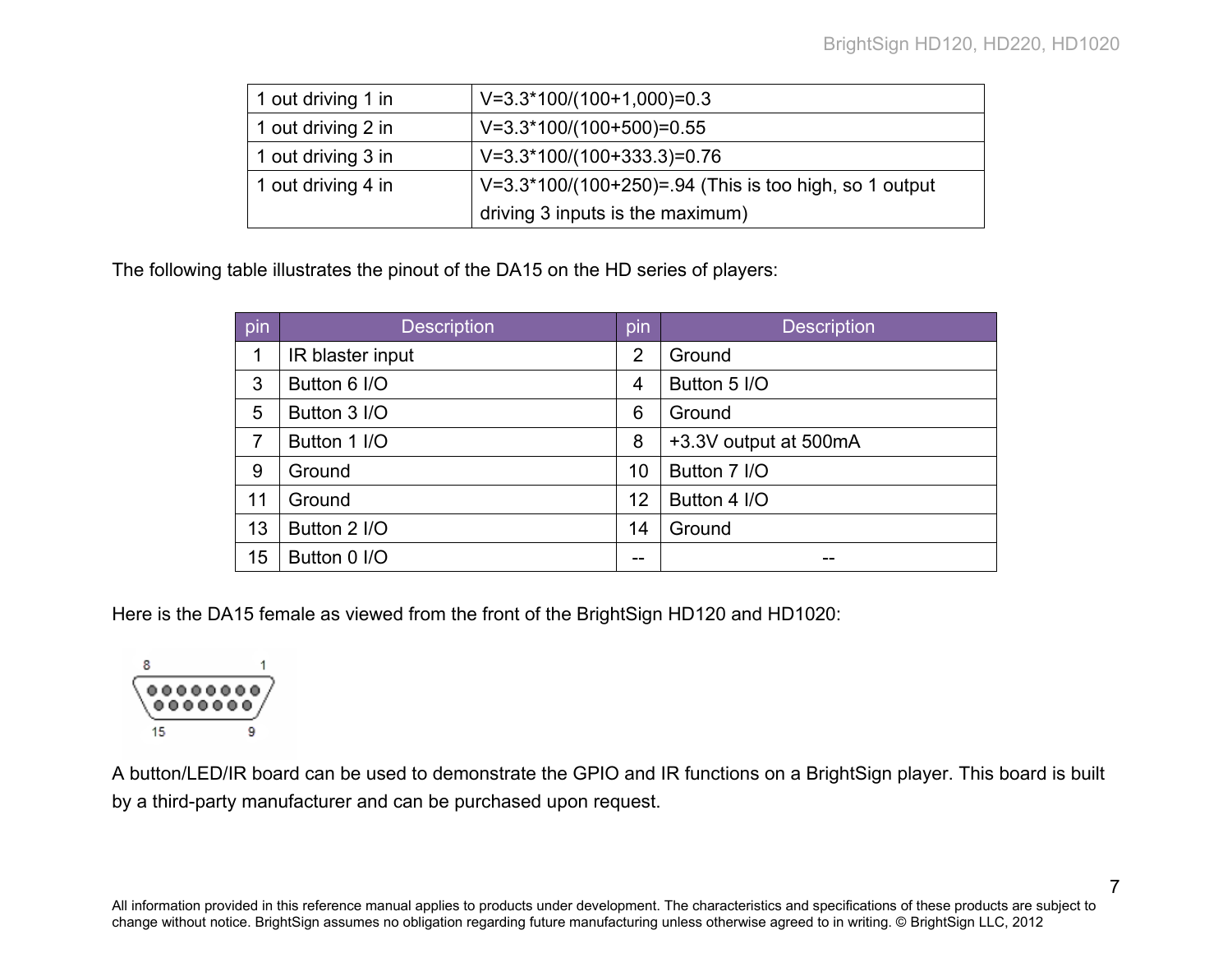# <span id="page-10-0"></span>**Ethernet**

The BrightSign HD220 has a standard RJ45 connector for 10/100 base-T Ethernet. The maximum length for the Ethernet cable is 100 meters. The following table illustrates the pinout of the RJ45:

| pin    | <b>Description</b> | pin            | <b>Description</b> |
|--------|--------------------|----------------|--------------------|
|        | TX+                | $\mathcal{P}$  | TX-                |
| ົ<br>J | $RX+$              | RC to ground   |                    |
| 5      | RC to ground       | <b>RX</b><br>6 |                    |
|        | RC to ground       | 8              | RC to ground       |

# <span id="page-10-1"></span>**USB**

The HD1020 has a high-speed (480 Mbit) USB host port. The maximum length for the USB cable is 5 meters. The following table illustrates the pinout of the USB host port.

| pin    | Description <sup>1</sup> | pin             | <b>Description</b> |
|--------|--------------------------|-----------------|--------------------|
|        | <b>VBUS</b>              | $\sqrt{2}$<br>_ | – ب                |
| $\sim$ | D+                       | Δ               | Ground             |

# <span id="page-10-2"></span>**DE15 VGA Connector**

The VGA connector is able to output RGB video. The following table illustrates the pinout of the DE15 VGA connector: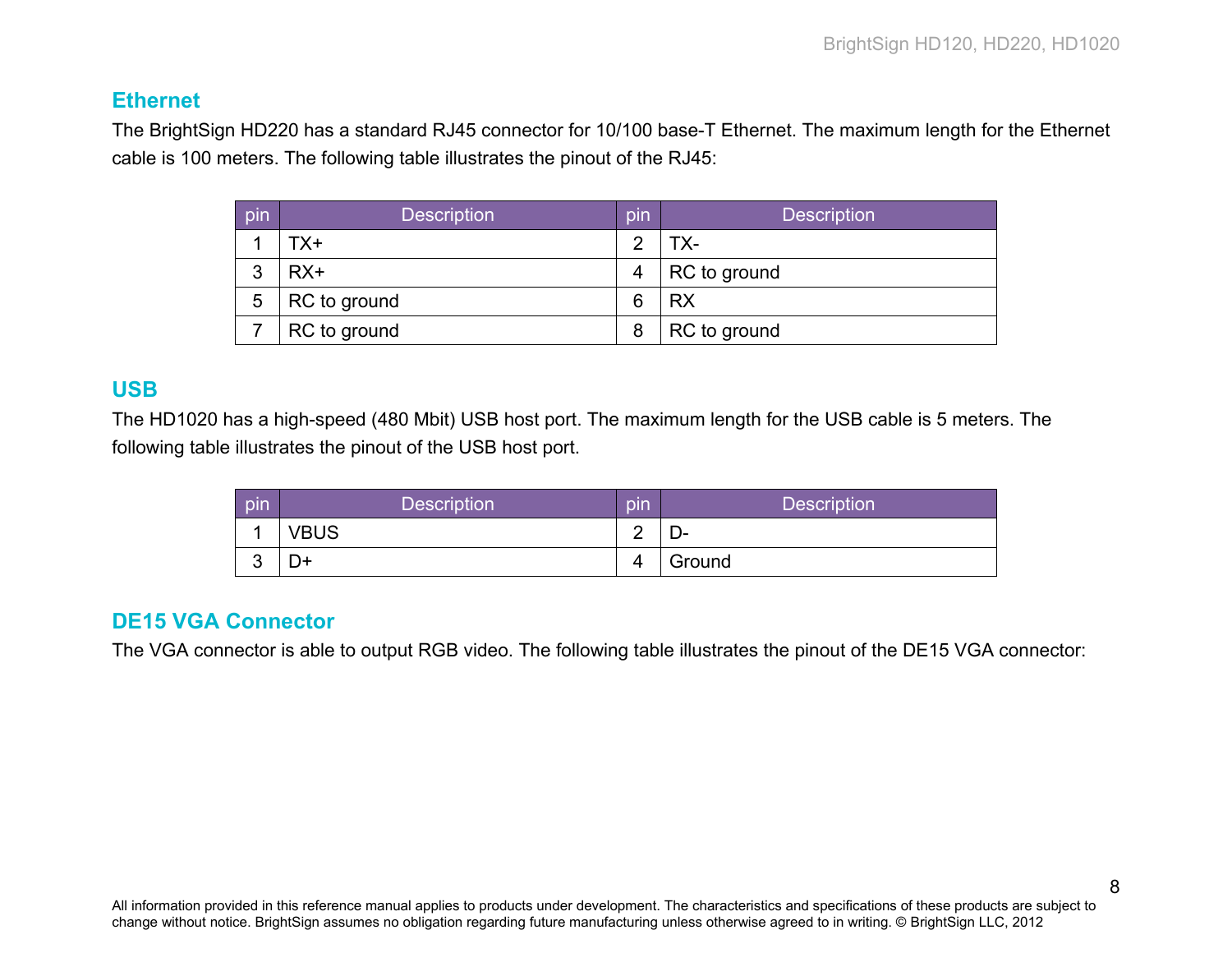| pin                                       | <b>Description</b>                         | pin            | <b>Description</b>               |
|-------------------------------------------|--------------------------------------------|----------------|----------------------------------|
| 1                                         | Red Analog video output                    | $\overline{2}$ | <b>GREEN</b> analog video output |
| 3                                         | Blue analog video output<br><b>NC</b><br>4 |                |                                  |
| 5<br>Digital ground<br>6<br>Analog ground |                                            |                |                                  |
| 7                                         | Analog ground<br>Analog ground<br>8        |                |                                  |
| 9                                         | +5V DDC supply<br>Digital ground<br>10     |                |                                  |
| 11                                        | <b>NC</b>                                  | 12             | <b>DDC SDA</b>                   |
| 13                                        | <b>HSYNC</b> output                        | 14             | <b>VSYNC output</b>              |
| 15                                        | <b>DDC SCL</b>                             | --             |                                  |

# <span id="page-11-0"></span>**Triple RCA Component HD Video Connector**

Using a component cable adaptor on the VGA port, the component triple RCA connector is able to output the following formats:

- 480p video: Y from Green jack, Pr from Red jack, and Pb from Blue jack
- 720p video: Y from Green jack, Pr from Red jack, and Pb from Blue jack
- 1080i video: Y from Green jack, Pr from Red jack, and Pb from Blue jack
- 1080p video: Y from Green jack, Pr from Red jack, and Pb from Blue jack

# <span id="page-11-1"></span>**3.5mm Audio Connector**

The HD120, HD220, and HD1020 each have one 3.5mm female audio connector, which transmits a stereo signal. The full scale voltage output of the audio is 2 V RMS, with no load. The minimum load resistance connected to the audio output should be 5K Ohms.

**Note**: *The BrightSign expansion module allows you to drive up to three sets of 5 Ohm headphones directly.*

The audio connector has the following pinout:

- Tip: Left audio
- Ring: Right audio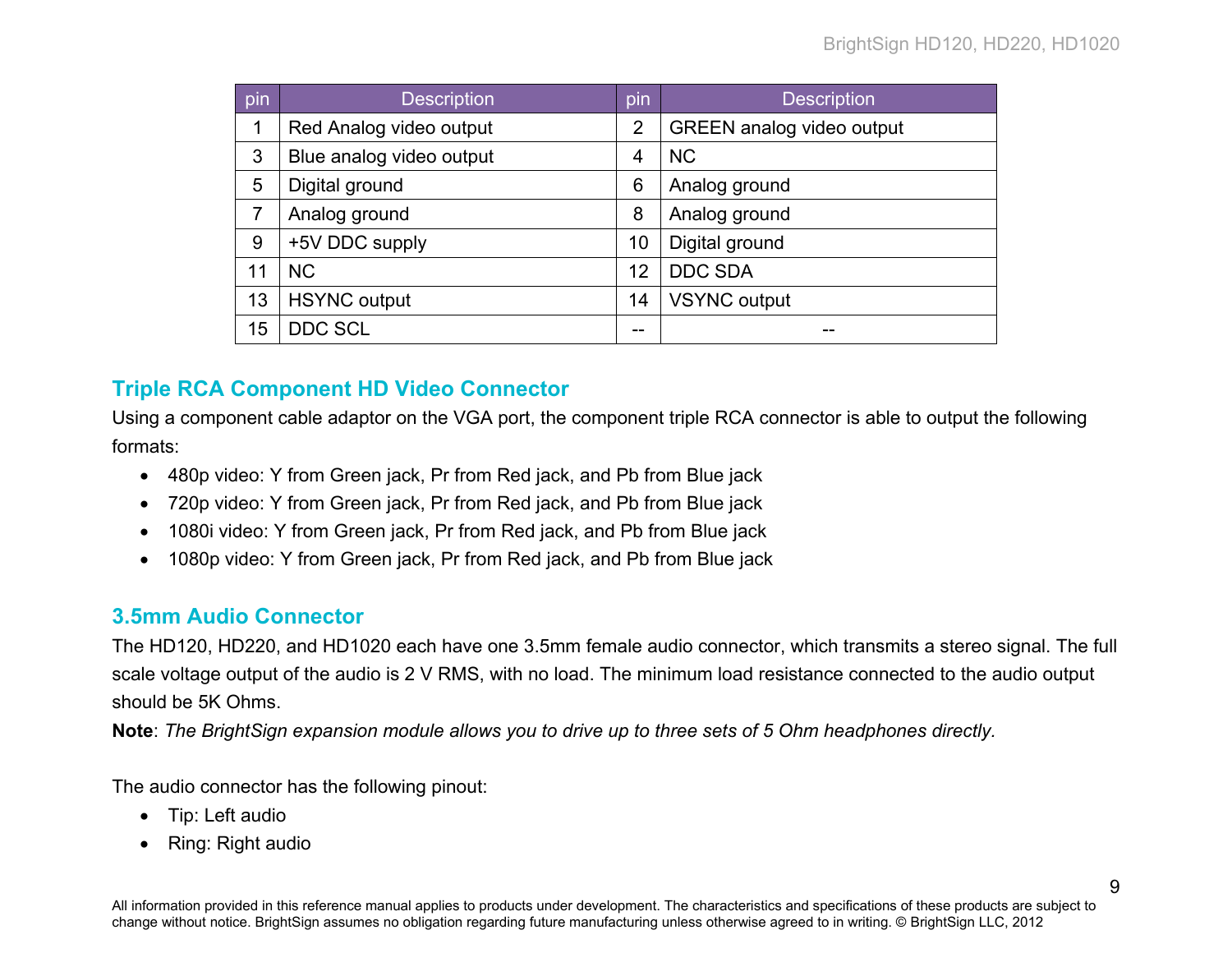10

• Base: Ground for audio signal

## <span id="page-12-0"></span>**HDMI Connector**

The HDMI connector is used to send digital video and audio to HDMI-enabled sink devices. The following table illustrates the pinout of the HDMI connector:

| pin            | <b>Description</b>    | pin            | <b>Description</b> |
|----------------|-----------------------|----------------|--------------------|
| 1              | TX2p                  | $\overline{2}$ | Ground             |
| 3              | TX2n                  | 4              | TX1p               |
| 5              | Ground                | 6              | TX1n               |
| $\overline{7}$ | TX0p                  | 8              | Ground             |
| 9              | TX0n                  | 10             | <b>TXCp</b>        |
| 11             | Ground                | 12             | <b>TXCn</b>        |
| 13             | <b>CEC</b>            | 14             | <b>NC</b>          |
| 15             | DDC SCL               | 16             | <b>DDC SDA</b>     |
| 17             | Ground                | 18             | +5V DDC            |
| 19             | HDP (Hot Plug Direct) | 20             | Ground             |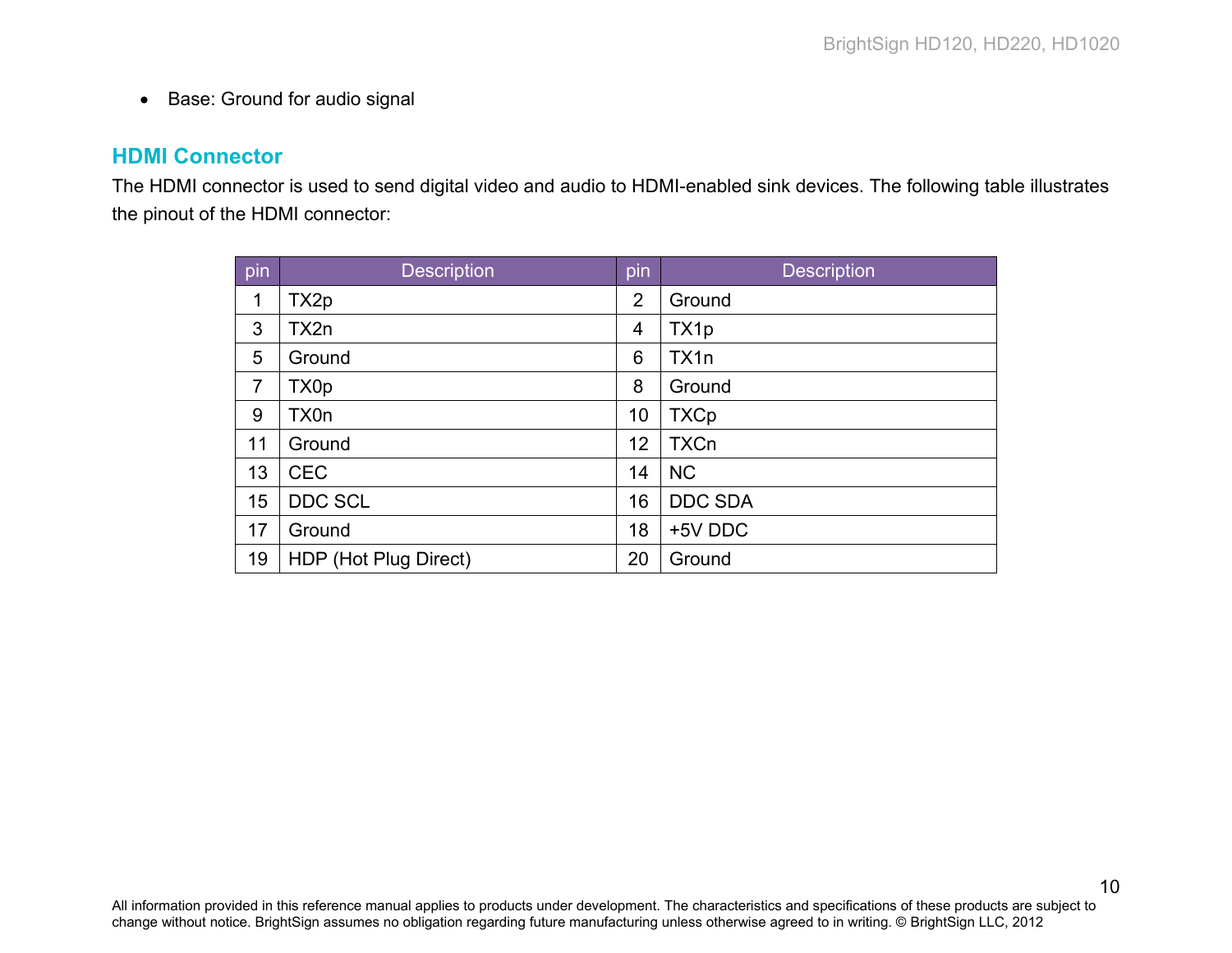# <span id="page-13-0"></span>**ENVIRONMENTAL AND POWER USAGE**

The HD120, HD220, and HD1020 players are designed to be used between 0°C and 40°C, at 90% maximum relative humidity, non-condensing.

The power supply on the BrightSign HD series is 15 W and 5.0 V at 3 A. These players will use approximately 1 A of power when playing a 720p or 1080i MPEG2 HD source file. **Note**: *1 A at 5.0 V is approximately 5 W.*

There is 2 A of additional available power that can be used by peripherals connected to a player. Do not connect any combination of peripherals that will exceed 2 A of draw. If more than 2 A is drawn, then the external power supply will shut down due to overcurrent conditions. The unit will not be damaged, but it may reboot or not operate properly until the overload is removed.

| Connector             | <b>Power Usage</b>                      |
|-----------------------|-----------------------------------------|
| Ethernet              | Approx. 180 mA (when transferring data) |
| <b>USB</b>            | Max 1500 mA*                            |
| <b>DE9 5V</b>         | 500 mA                                  |
| DB25 3.3V             | 500 mA                                  |
| <b>HDMI 5V</b>        | Max 55 mA                               |
| 6 LED outputs on DB25 | Up to 24 mA (each)                      |

The remaining 2 A can be shared in any way among the following connectors:

\*The USB spec is 500mA, but more current has been placed on the USB connector to be able to use the BrightSign Expander, in some cases without an additional 5V power supply.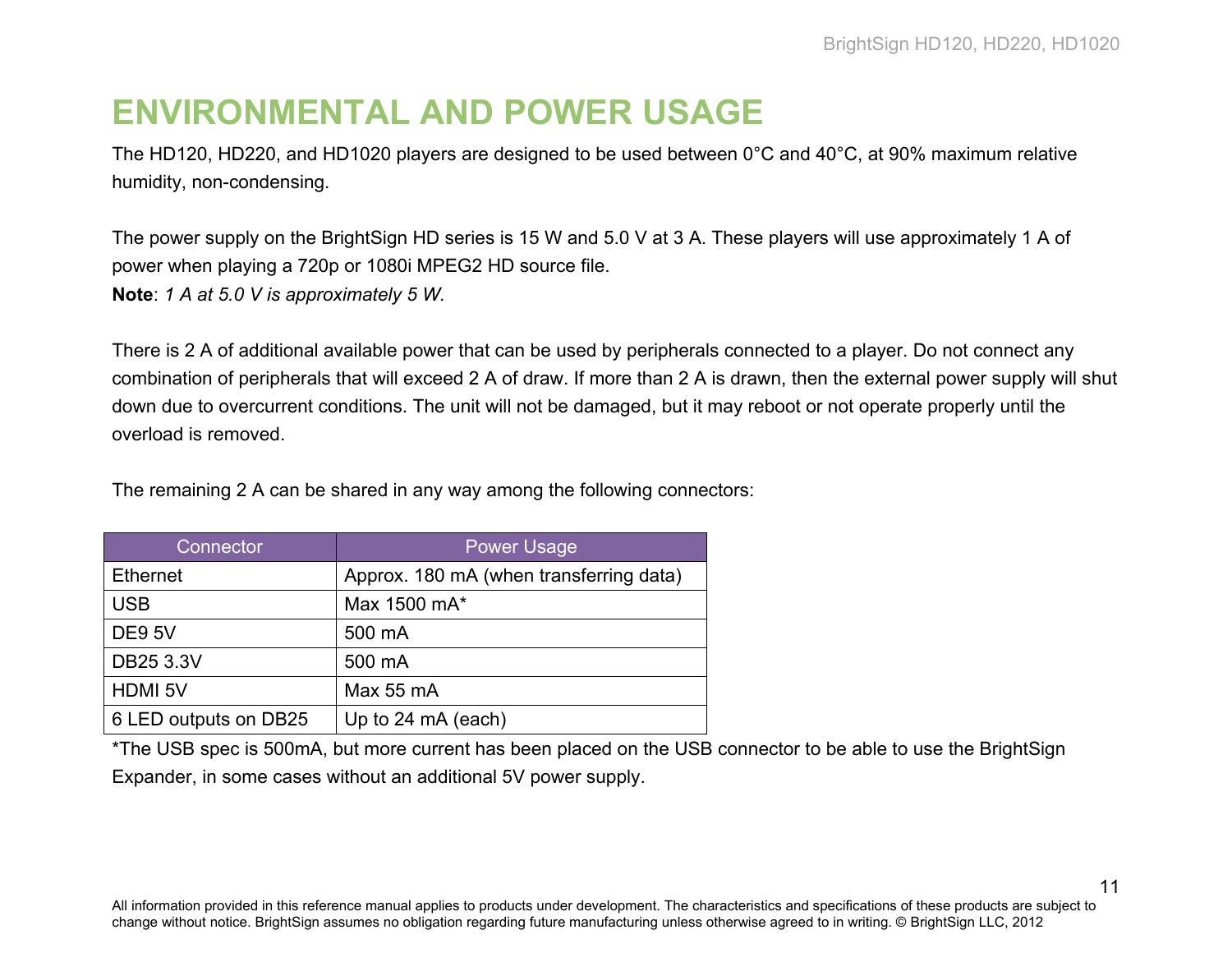# <span id="page-14-0"></span>**MECHANICAL**



All information provided in this reference manual applies to products under development. The characteristics and specifications of these products are subject to change without notice. BrightSign assumes no obligation regarding future manufacturing unless otherwise agreed to in writing. © BrightSign LLC, 2012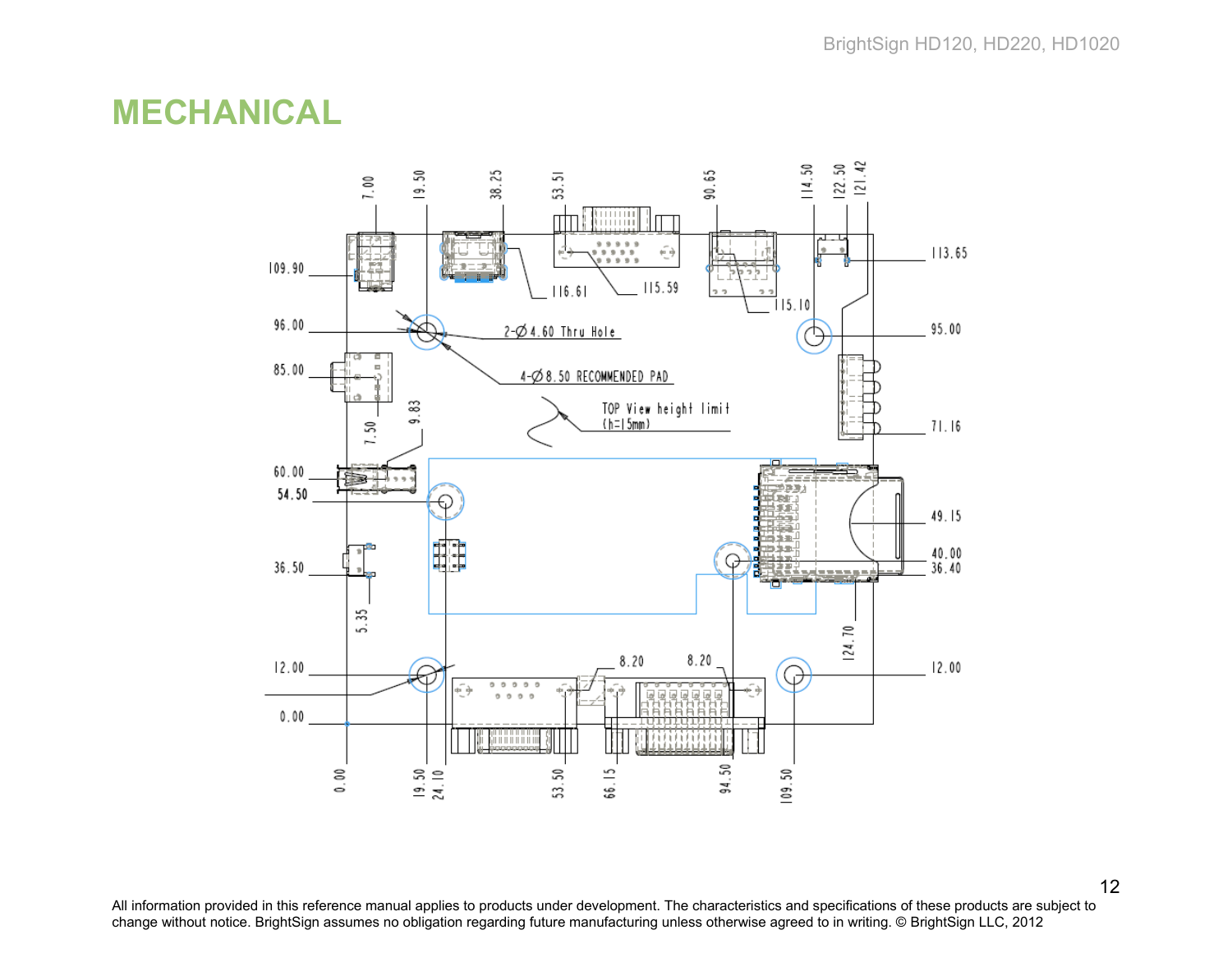

All information provided in this reference manual applies to products under development. The characteristics and specifications of these products are subject to change without notice. BrightSign assumes no obligation regarding future manufacturing unless otherwise agreed to in writing. © BrightSign LLC, 2012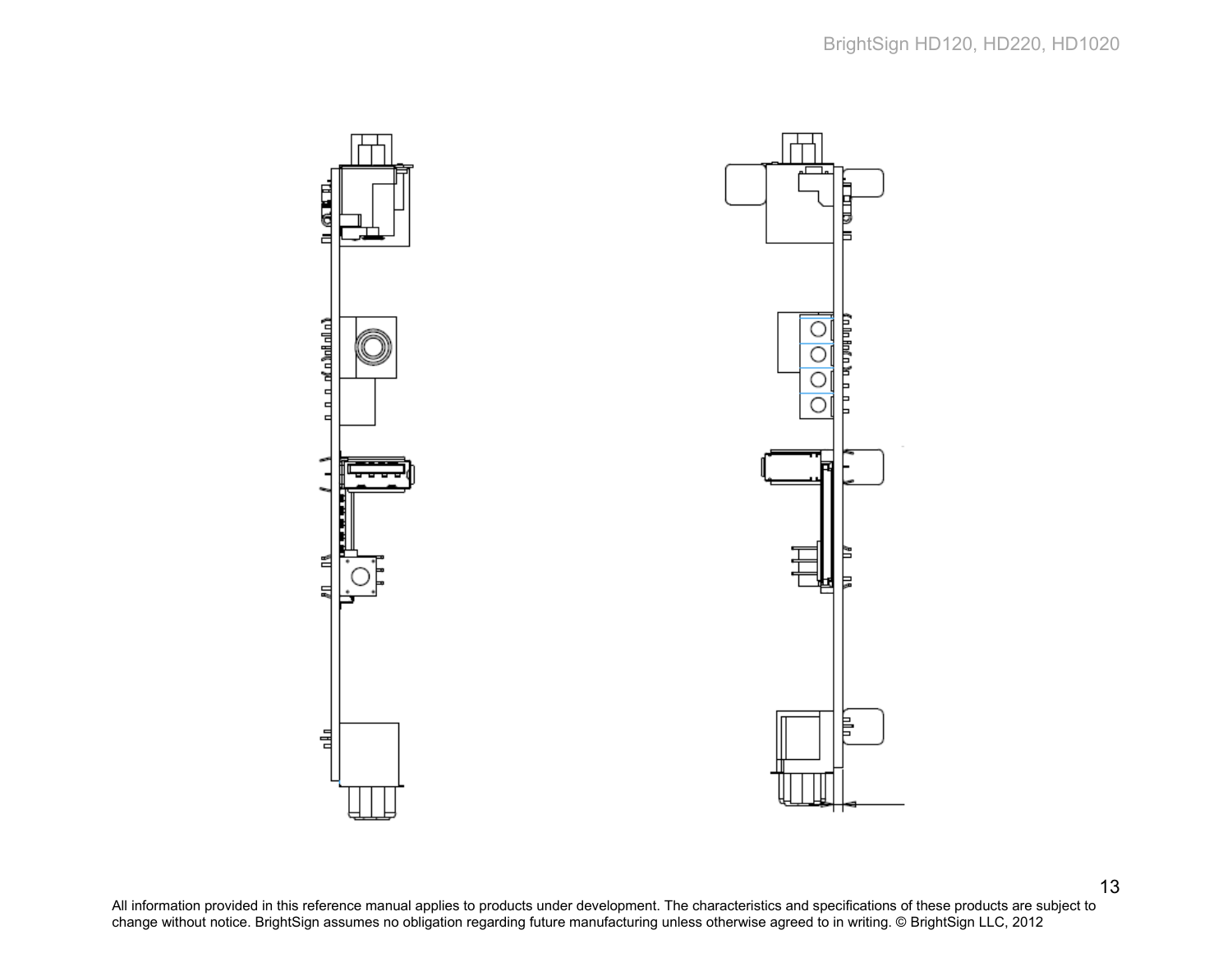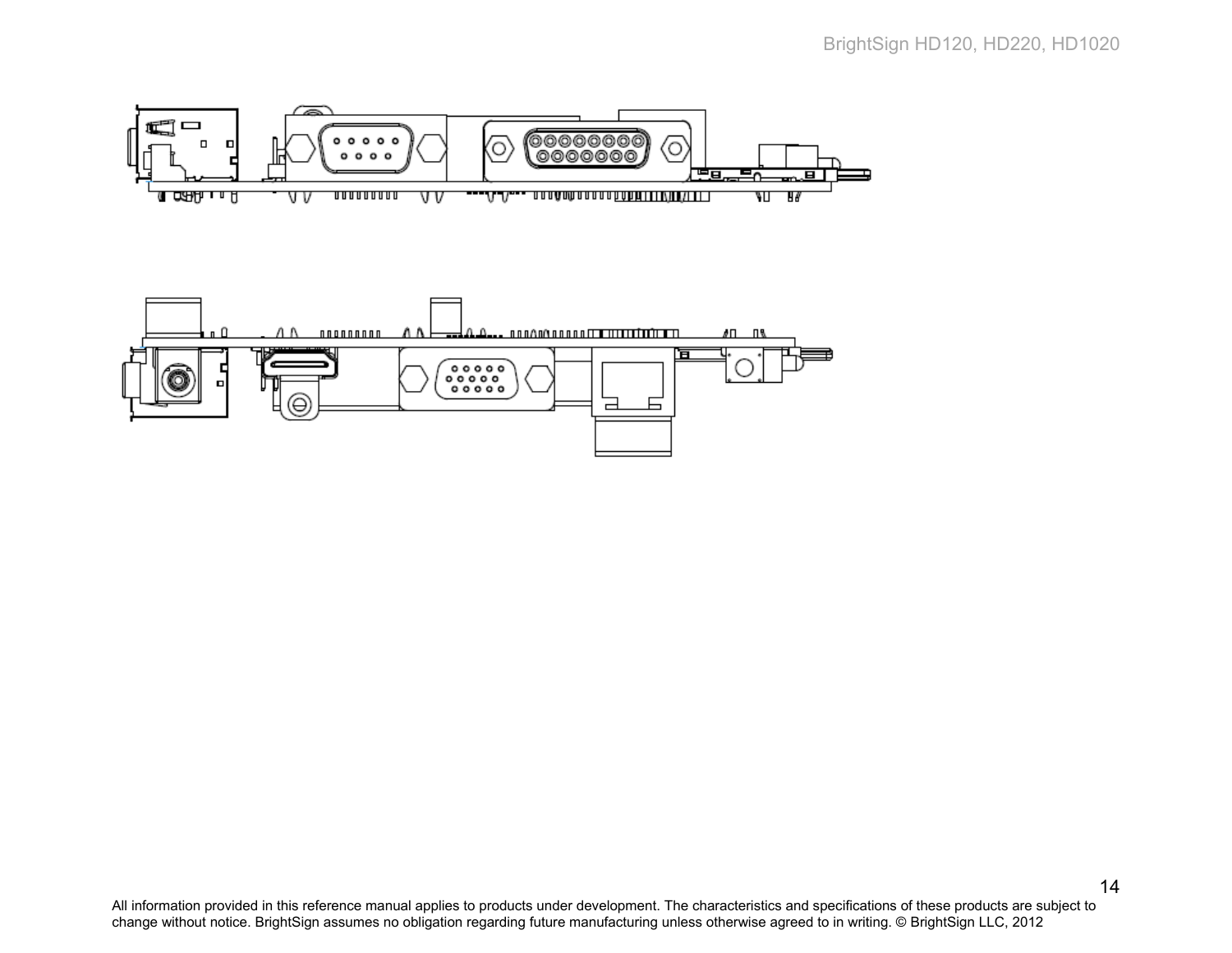# <span id="page-17-0"></span>**THEORY OF OPERATION**

# <span id="page-17-1"></span>**Power Supply**

There are five voltages present in the player: 5 V, 3.3 V, 2.5 V, 1.5 V and 1.2 V. 5 V comes in from the power connector and is used directly for the USB. 3.3 V is created from 5 V by a switching regulator. Similar regulators are used to create 2.5 V for the DDR SDRAM and 1.2 V for the CPU core voltage.

# <span id="page-17-2"></span>**Reset**

The HD120, HD220, and HD1020 players have a Low Voltage Reset circuit. This circuit will hold the RESET\_L signal low until a valid 3.3 V power source is present.

# <span id="page-17-3"></span>**BCM7208 CPU**

The HD120, HD220, and HD1020 players utilize a BCM7208 Multimedia CPU. This CPU runs on 3.3 V, 2.5 V, and 1.2 V and runs from a 27 MHz oscillator. The CPU is reset by the RESET L signal from the low voltage reset circuit going into the RESET IN pin on the BCM7208. When the RESET in pin goes from low to high, the BCM7208 will boot from the NAND flash.

# <span id="page-17-4"></span>**Built-in Flash**

The boot code in the BCM7208 instructs it to continue the boot process by reading additional code from the onboard NAND flash, which can be updated in the field, either from on the flash slots or USB mass storage. Part of the NAND flash is also used to hold non-volatile parameters. The contents of the boot flash are copied into the SDRAM. The CPU then jumps to the boot code.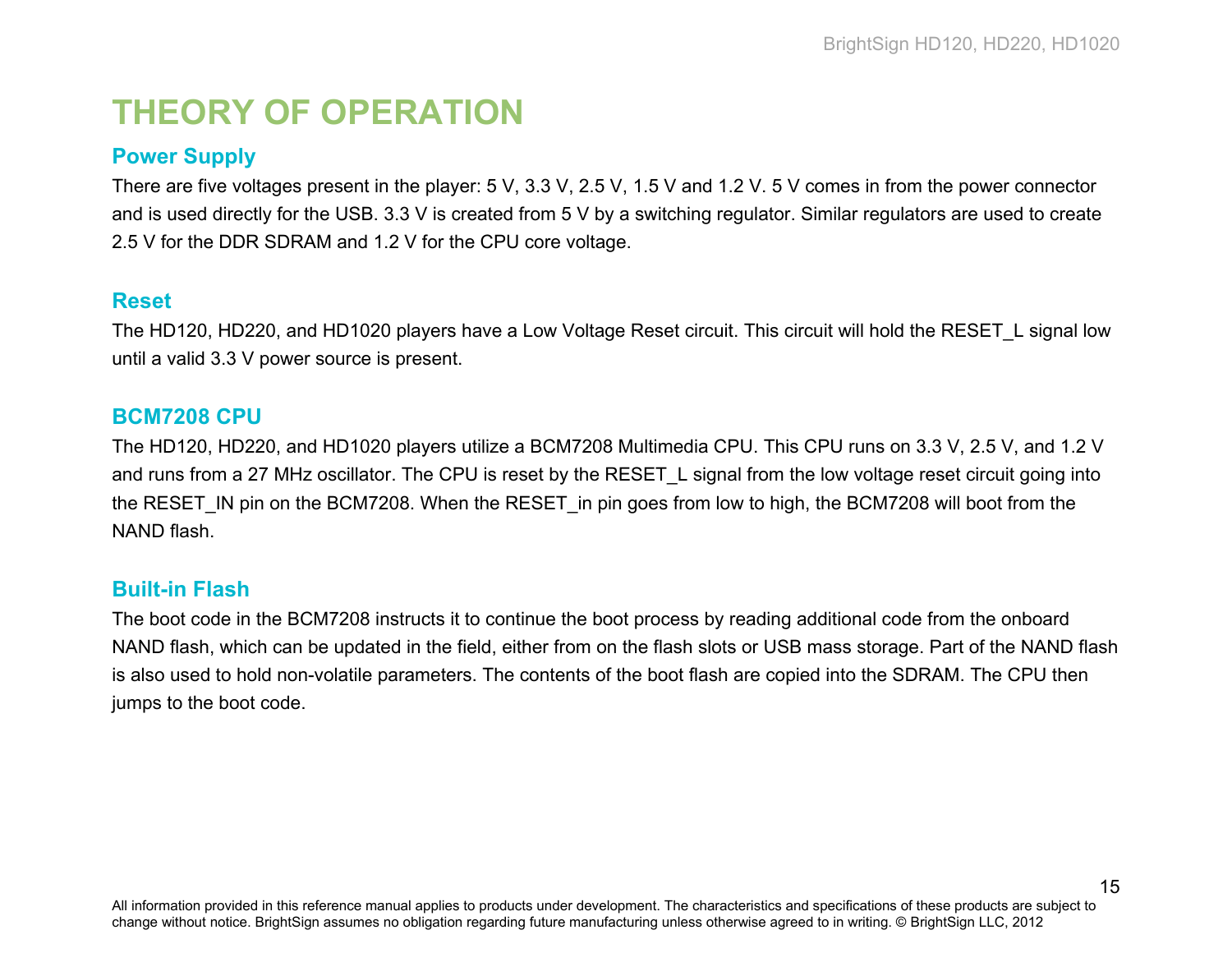### <span id="page-18-0"></span>**SDRAM**

The HD120, HD220, and HD1020 players each contain one DDR SDRAM device. When the BCM7208 boots, it will copy the code from the NAND flash device into the SDRAM and then execute the code from the SDRAM. The SDRAM runs at a clock rate of 666MHz, with a data rate of 1333MHz.

# <span id="page-18-1"></span>**Serial Port**

The player has a built in UART that communicates with the RS-232 level shifter. The MAX232 creates valid RS-232 voltage levels for the transmit pin by using a capacitive voltage switcher.

# <span id="page-18-2"></span>**Video Encoder and Filter**

The BCM7208 streams decoded video using a single-data race clock. It also streams the same video out of the on-board DACs.

# <span id="page-18-3"></span>**Audio Outputs**

The HD120, HD220, and HD1020 players each have a single Texas Instruments high quality audio DAC device, which takes in digital audio signals from the BCM7208 in an I2S audio format. The AUD\_LRCIN is the framing signal for the audio and runs at the frame rate of the audio source (usually either 44.1KHz or 48KHz). The AUD\_BITCLK signal is typically 64 times higher than the AUD\_LRCIN.

The audio output from the TI amplifier is sent directly to the audio output jack. It can drive a 32 Ohm load with a 2 V RMS signal.

# <span id="page-18-4"></span>**On-Board LEDs**

There are four on-board LEDs that indicate the following:

| u.             | Indicatior                                                      |
|----------------|-----------------------------------------------------------------|
| Green<br>power | Flashes any time the board is powered up and not in reset mode. |

All information provided in this reference manual applies to products under development. The characteristics and specifications of these products are subject to change without notice. BrightSign assumes no obligation regarding future manufacturing unless otherwise agreed to in writing. © BrightSign LLC, 2012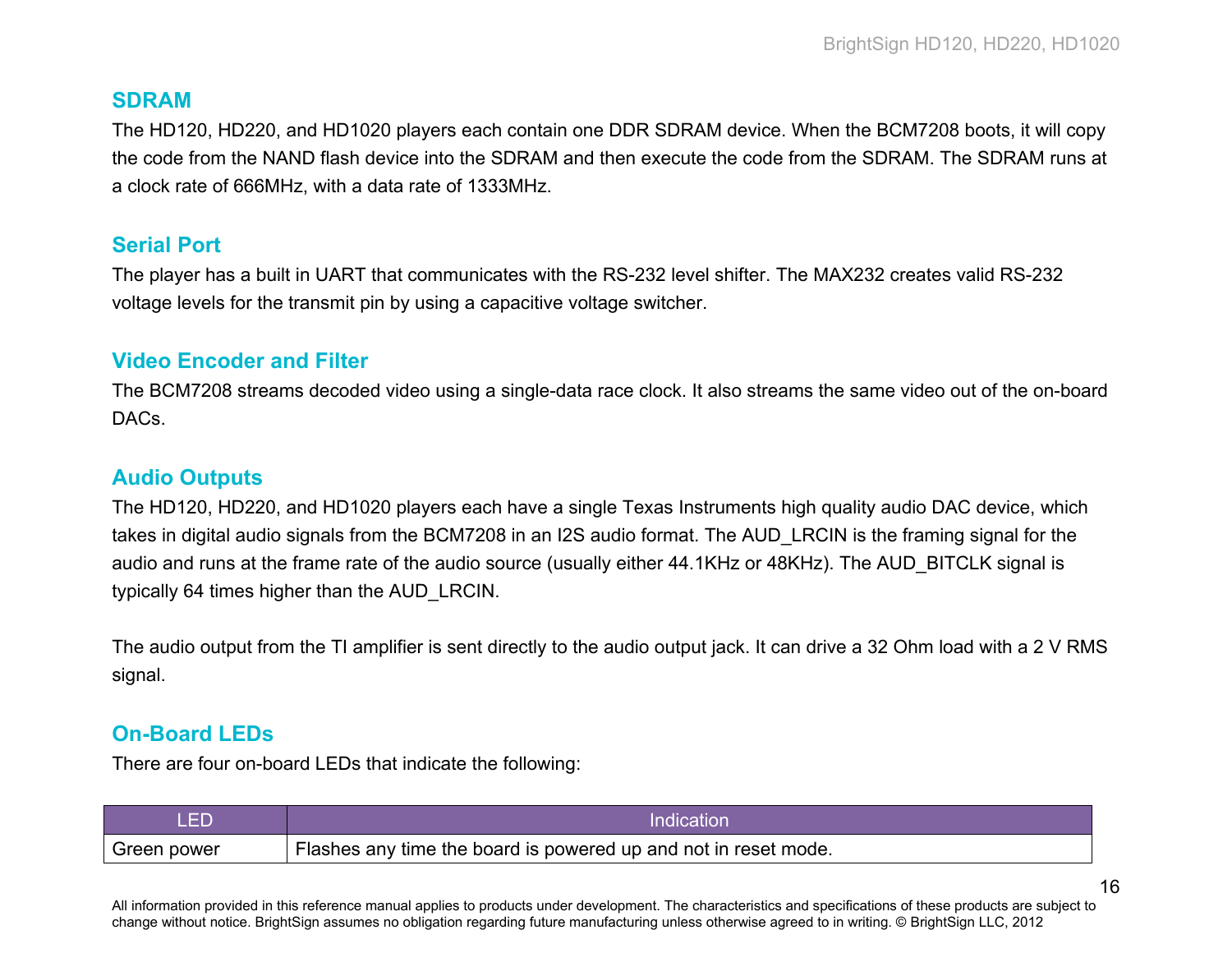| Green flash activity |                                                          | Flashes any time there is CPU activity.                                                     |  |  |  |
|----------------------|----------------------------------------------------------|---------------------------------------------------------------------------------------------|--|--|--|
| Yellow update        |                                                          | Flashes when the board is being upgraded.                                                   |  |  |  |
| Red status           |                                                          | Flashes a certain number of times to indicate which error is occurring. The flash codes are |  |  |  |
|                      |                                                          | described below.                                                                            |  |  |  |
|                      | 2                                                        | Unspecified error                                                                           |  |  |  |
|                      | 3                                                        | Network recovery script is preparing to run on a device configured for network recovery.    |  |  |  |
|                      | 4                                                        | No upgrade file found                                                                       |  |  |  |
|                      | 5                                                        | Failed to load kernel module                                                                |  |  |  |
|                      | 6                                                        | Board is not capable of running the current firmware version.                               |  |  |  |
|                      | 7                                                        | Problem related to the Ethernet chip                                                        |  |  |  |
|                      |                                                          | A piece of on-board hardware is not working correctly (on firmware versions 4.1 and later). |  |  |  |
|                      | 8                                                        | Problem related to the storage device (either the USB drive or SD card)                     |  |  |  |
|                      | 9                                                        | Problem related to the registry/EEPROM                                                      |  |  |  |
|                      | The autorun script encountered a load/run error.<br>10   |                                                                                             |  |  |  |
|                      | 11<br>WiFi-related error (mainly, WiFi not found on USB) |                                                                                             |  |  |  |
|                      | 12 <sup>°</sup>                                          | Unable to find a bootable image (on firmware versions 4.0 and later)                        |  |  |  |

# <span id="page-19-0"></span>**On-Board Switch**

The on-board switch is connected to the GPIO32. A pullup on the button normally sets the GPIO32 to be pulled high. Conversely, the GPIO32 is pulled low when the button is pressed.

# <span id="page-19-1"></span>**Reset Switch/GPIO Button**

The on-board switch is connected to the GPIO12. Pressing down the reset button will cause the GPIO12 to go low. Holding the reset button low for approximately 10 seconds will cause a hard reset. When the board goes into reset mode, the power LED will be dark until the reset button is released.